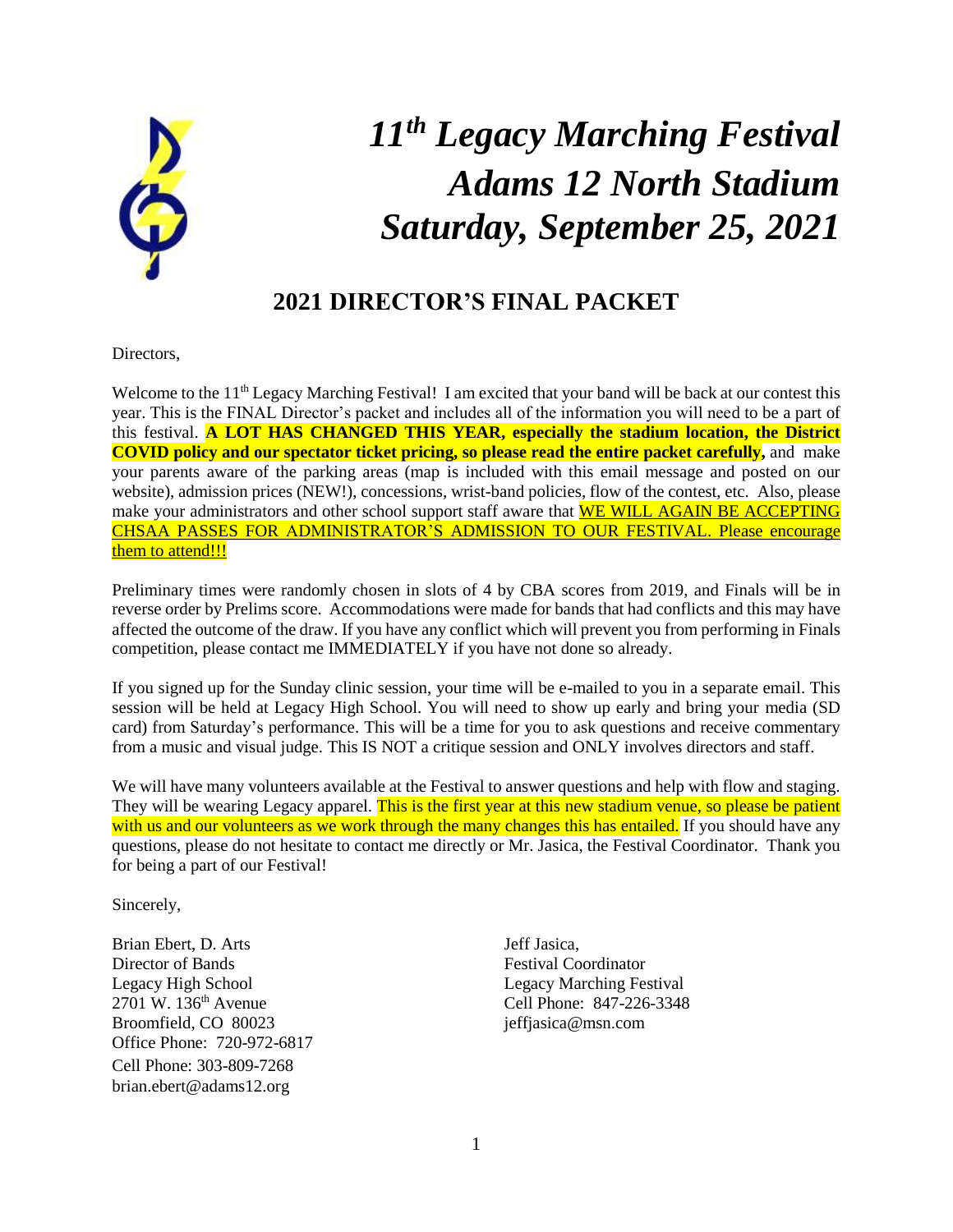# *11 th Legacy Marching Festival*



*Adams 12 North Stadium 12500 Delaware Drive Westminster, Colorado Saturday, September 25, 2021*

\*\*\* New information for the 2021 Legacy Marching Festival is highlighted in Yellow. \*\*\*

#### **ADAMS 12 SCHOOL DISTRICT COVID-19 POLICY**

The Legacy Marching Festival will adhere to the Adams 12 School District Health and Safety COVID-19 protocol in effect at the time of the event. This can be found at online at [www.adams12.org](http://www.adams12.org/)

As of this writing there are no spacing, capacity or mask requirements for outdoor activities. **HOWEVER MASKS ARE REQUIRED WHEN INSIDE ANY DISTRICT BUILDING, THAT INCLUDES THE STADIUM RESTROOMS, CONCESSIONS STANDS, AND PRESSBOX. PLEASE PLAN FOR EVERYONE TO HAVE A MASK AVAILABLE AND WORN WHEN THEY ENTER ANY BUILDING**.

#### **STADIUM**

The Legacy Marching Festival will be held at the **Adams 12 North Stadium** located at 12500 Delaware Drive in Westminster, Colorado (not Legacy High School, nor 5 Star Stadium where previous Festivals were held). There will be several different Parking areas that will be available. Please refer to the map for directions to the different parking areas. Handicapped parking will be available on the west side of the stadium. Bus parking will be separate from the spectator parking. FOOD TRUCK PARKING WILL BE SEPARATE FROM BUS PARKING AGAIN THIS YEAR. Please make all spectators aware of the different parking areas. Signs will be posted, and we will have volunteers around the parking areas helping to direct traffic.

#### **BUS PARKING AND CHECK-IN**

All buses will be in the main parking lot directly east of Mountain Range High School, along Delaware Drive. YOUR BUS PARKING AREA WILL REMAIN THE SAME FOR FINALS AND PRELIMS. To improve safety during bus transit, we will have lot attendants directing traffic on arrival and departure. Please refer to the flow maps, and follow the directions of our parking staff; ALL BUSES WILL ENTER AND EXIT ONLY VIA THE NORTH ENTRANCE OFF 128<sup>TH</sup> AVENUE. PLEASE ADHERE TO THIS FLOW!

**Please do not get off the buses until the buses have been parked and our Bus Greeter has met your bus. Hand stamps are only being applied at the bus when you arrive. Due to COVID, our Bus Greeters will stamp your students as they walk off the bus.** You will receive your packet with final details and wristbands when you arrive. Students will receive a hand stamp that will allow them access to the festival before or after they have performed. Bus drivers will also receive a hand stamp. You will receive 1 complimentary all-day wristband for every 15 students,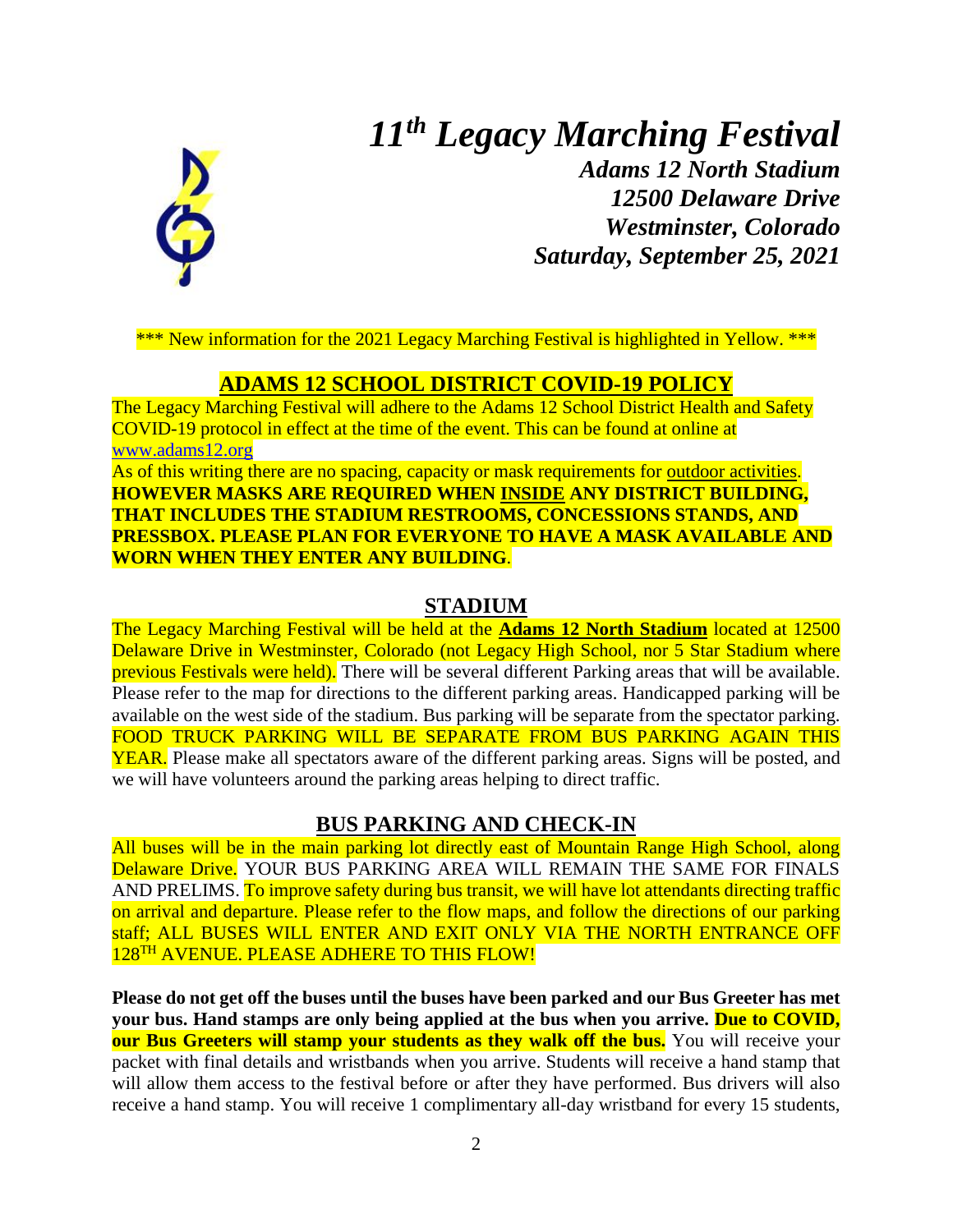use them as you wish. NO VEHICLES OTHER THAN BUSES will be allowed in the Bus Parking Area. FOOD TRUCKS will be in an area which is SEPARATE FROM THE BUSES. Spectator vehicles must park in one of the spectator parking lots near the stadium (west and south of the stadium) or west of Mountain Range HS. Also DO NOT LET YOUR BUSES GO INTO THE EQUIPMENT LOTS TO LET STUDENTS OFF TO UNLOAD. BUSES CAN ONLY BE IN THE DESIGNATED BUS LOT.

**\*\*\* We have designed a layout that keeps everyone near the venue but in order to make that work, we need your support. Please tell your bus drivers we need their full cooperation to listen, adhere to and be patient with the instructions provided by our parking volunteers as to where and how we need them to park. If bus drivers refuse to follow our volunteers' directions they will not be allowed to park in our parking lot and will need to find street parking elsewhere on their own; their cooperation is a requirement of participation in our event. At the conclusion of the competition we request all buses remain parked IN THEIR SPOTS until fully loaded; our volunteers will then direct them out in an orderly manner. All buses will leave thru the south exit of the lot, onto Delaware Drive, then north onto 128th Avenue, just as they came in. Please do not have bus drivers attempt to "line up early" as it blocks everyone's exit. \*\*\***

**CHECK-IN PACKETS WILL BE GIVEN TO THE BAND DIRECTOR/STAFF MEMBER/PARENT ON THE LEAD BUS. IF A DIRECTOR IS NOT ON THAT BUS, IT IS THEIR RESPONSIBILITY TO GET THE CHECK-IN PACKET FROM THE LEAD BUS DESIGNEE. We request that Directors arrive with students in the lead bus to get this packet or designate a chaperone to collect the packet and deliver it to Director.**

### **STAFF PASSES**

We will honor CBA staff passes and CHSAA passes for admission.

#### **RESTROOMS**

There will be portable restrooms enroute to the Warm-Up areas and in the parking lot where the food trucks will setup. There are also bathrooms located on the east side of the stadium which will be open only for students and directors. **Please instruct your students they are NOT TO CHANGE IN THE WEST STADIUM RESTROOMS; the West side is for paying spectators only. Students can change in the EAST stadium restrooms.** Note all restrooms will be closed for cleaning during and just before the breaks between AM/PM prelims and between Prelims/Finals.

### **EQUIPMENT TRUCK PARKING**

Please see the map for specific details on where your Equipment Trucks will park. There are multiple Equipment Truck parking lots, so refer to the Bus/Truck Lot Assignment document included with this packet to correctly direct your equipment drivers. **No Cars, Mini-Vans, or Passenger Vans will be allowed into the Equipment Truck Parking Area at any time.** Anyone transporting band equipment by private vehicle should notify the Festival Coordinator ahead of time for special arrangements.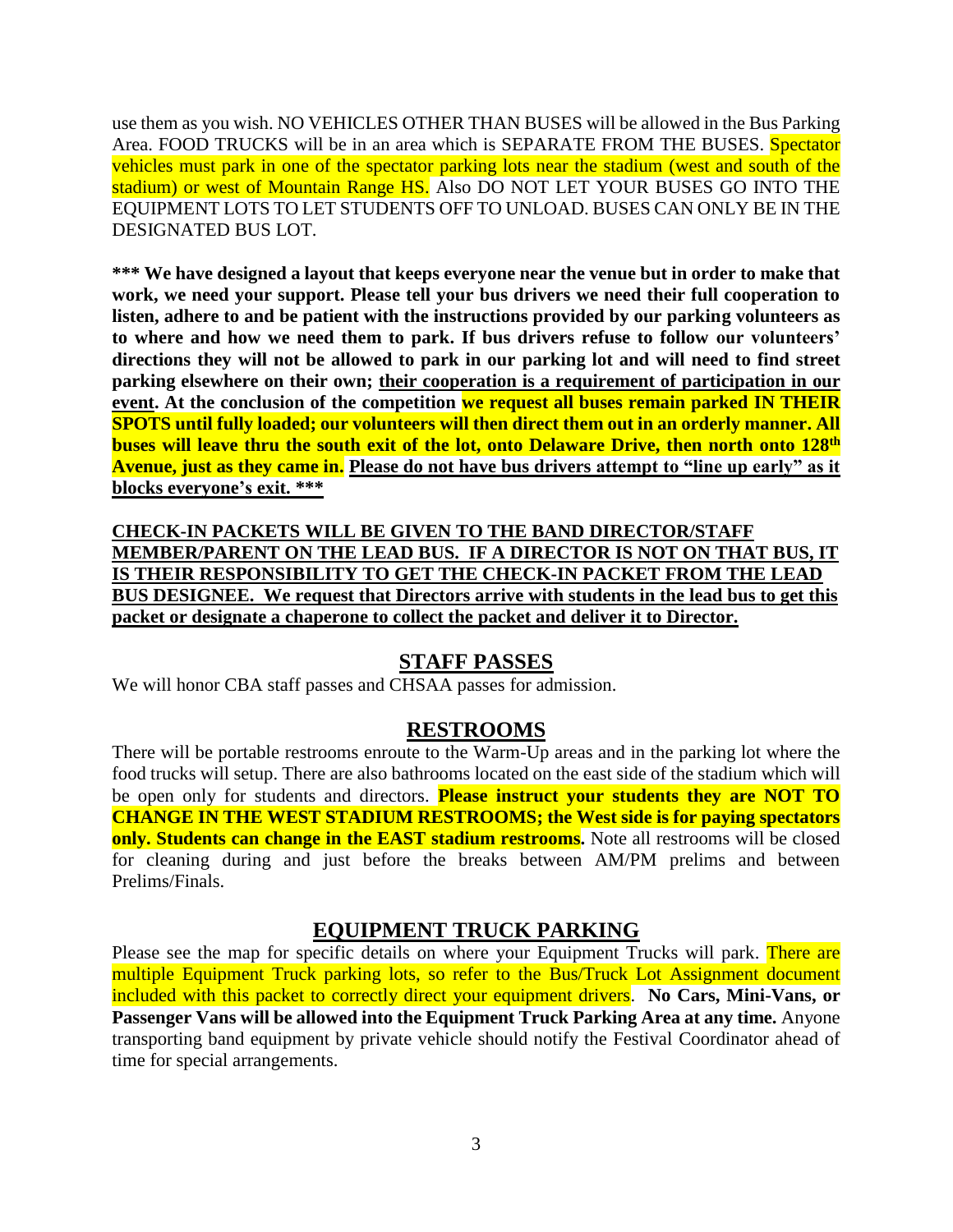#### **FOOD TRUCK PARKING AND SETUP**

Food Trucks will park in the North Stadium Lot east of Delaware Drive. They should enter from 128<sup>th</sup> Street and drive South; they will then be directed up to the North Stadium Lot. Please share this with your food coordinators; see the map for details. FOOD TRUCKS WILL NOT BE WITH YOUR BUSES. DUE TO SPACE CONSTRAINTS EACH BAND WILL ONLY BE ALLOWED TWO VEHICLE-LENGTHS IN THE FOOD LOT. For example, if you have a trailer, only 1 car and the 1 trailer will be allowed; if you have an RV that is the length of 2 cars, only that vehicle will be allowed. If you have additional food vehicles, they may drop off their supplies but must then exit the Food Lot and park elsewhere. If you have a food trailer or RV, its length should have been indicated on the Entry Form. Food service and food lines must be set up in the large field directly north of the North Stadium Lot. To ensure room for everyone's food vehicles, PLEASE SET UP ALL CANOPIES AND EATING AREAS IN THE FIELD NORTH OF THE PARKING LOT, NOT ON THE LOT'S PAVED SURFACES. This is shared space so please be considerate of the other bands, and don't spread out over large areas. This field is open, exposed and along I-25. If it is hot, sunny or wet, we recommend you bring appropriate cover or tarps. WE REOUEST YOU NOT HAVE ANY FOOD TRUCKS SHOW UP PRIOR TO 7:00AM. These areas will remain closed until that time.

#### **PROPS**

We will have an area east of the field Entrance Gate for prop staging, setup, and storage. This is shared area and will be unsupervised; please be considerate of the other bands also using this area. Also, we no longer need to be contacted in advance about prop storage needs. When you arrive to the Festival, your parent in charge of props should contact the Volunteer in the Equipment area and indicate they have props, and they will be directed to setup their props near their equipment trucks and then store them near the stadium Entrance. AFTER YOUR PERFORMANCE PLEASE ENSURE ALL PROPS ARE RETURNED TO THE PROP STAGING AREA AND NOT LEFT IN THE PARKING LOT where they might impede the flow of other bands or vehicles.

#### **PROP DROP OFF**

If at all possible, props should be contained in one of the Equipment Trucks indicated on your Universal Entry Form. If you need additional prop drop off space, a vehicle will be allowed in the Equipment Truck Parking area for 15 MINUTES to DROP OFF PROPS ONLY. After the props are dropped off, the vehicle must exit the Equipment Truck Parking Area and return to a spectator parking lot.

#### **BAND STAGING AND FLOW**

No instrument playing is allowed except in the Music Warm-Up Area. Do not use taps when approaching the performance field. NO AMPLIFIED METRONOMES OR GOCK BLOCKS MAY BE USED IN ANY WARM UP AREA. HAND CLAPS OR DRUM STICKS ONLY. All Warm-Up areas are west of the stadium and Delaware Drive. It is a 10-15 minute walk (uphill) from the Warm-Up areas to the stadium entrance. Time has been allowed in the Festival Schedule for this move, but it assumes prompt departure from Warm-Ups. Bands have to cross Delaware Drive, and our volunteers will control traffic at the marked crosswalk.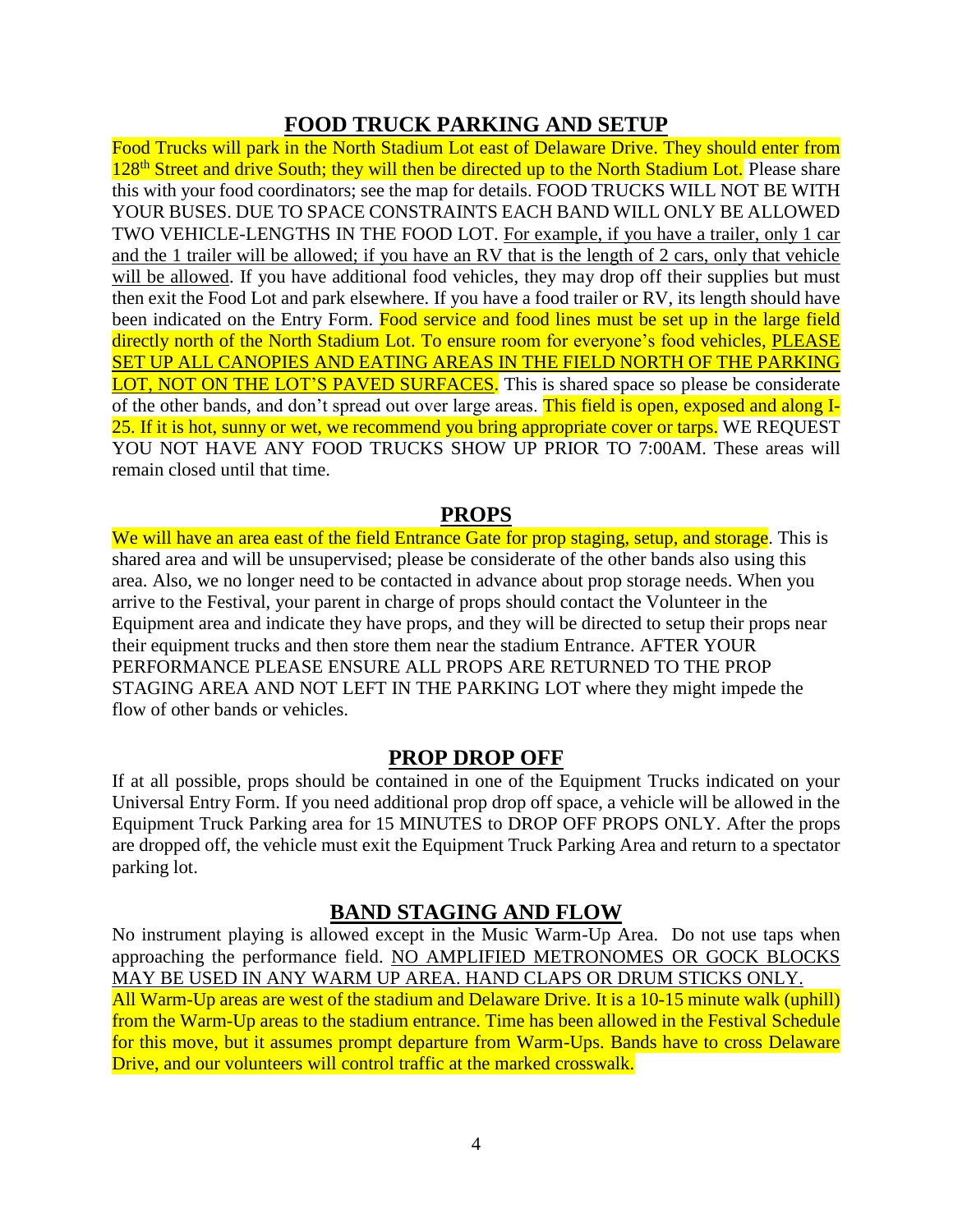- 1. **WARM-UP SCHEDULE:** Attached is the Festival Schedule indicating the area you will warm-up in and the times you will warm-up. Please follow this schedule and know your times. All directors will be responsible to follow the established schedule. We will have volunteers who will monitor the Body Warm-Up area and Music Warm-Up areas ONLY. Percussion and Color Guard will be on their own and should adhere to the schedule.
- **2. FRONT ENSEMBLE WARM-UP AREA:** There will be two FE warm-up areas: FE-A and FE-B. These areas will both be along the south face of Mountain Range High School, west of the stadium. Please see the attached map and make sure you know when the Front Ensemble Warm-Up area is for your group. Let your FE instructor know they are responsible for maintaining the schedule. Each FE is allowed 30 minutes from end of their warm-up time to OnDeck. As noted above there is a considerable distance to the stadium and it's uphill, so ensembles need to depart warm-up promptly. **THIS YEAR DRUM LINES WILL NOT BE ALLOWED TO WARM-UP WITH FRONT ENSEMBLES IN THE FE WARM-UP AREA DUE TO POTENTIAL SOUND BLEED-OVER TO THE STADIUM.**
- **3. DRUM LINE WARM-UP AREAS:** The drum line warm-up areas will be on the north west side of Mountain Range High School, facing west. They are on the OPPOSITE SIDE of the school from the other Warm-Up areas. Please see the attached map. No Electronic or Amplified Metronomes are allowed. **DRUM LINES ARE ALLOWED TO WARM-UP WITH THE BANDS IN THE MUSIC WARM-UP AREA**. There is a path along the north side of MRHS for drum lines to walk to the Music Warm-Up areas.
- 4. **COLOR GUARD WARM-UP AREA:** The Color Guard Warm-Up area will be along the east face of Mountain Range HS, directly west of the main MRHS parking lot on the grass. Please see the map. It is a shared area with no assigned times or designated spaces. No sticks or gock blocks may be used in this area – this is a quiet zone. Hand claps only.
- 5. **BODY WARM-UP:** There are two body warm-up areas and are indicated on the map as A and B. Body Warm-Up is on the service road directly north of the tennis courts. It will be blocked off to vehicle traffic. No gock blocks or amplified metronomes in this area. You will have 30 minutes to use the body warm-up area and then 5 minutes to move to the Music warm-up area. You will get water at that time at the water station located north of Body warm-up and between the two Music warm-up sites. Volunteers will be present in this area and will monitor your time and direct you to the Music Warm-Up area. It can get congested when entering the Music Warm-Up area, so please plan accordingly.
- 6. **MUSIC WARM-UP:** There are two music warm-up areas, and they are indicated on your map as areas A and B. They are located in the outfields of the ball fields directly north of Body warm-up. You will have 30 minutes in the music warm-up area and then 20 minutes to report to the band entrance at the north side of the stadium. It is an uphill walk so depart Warm-Up promptly. Volunteers will be present in this area and will monitor your time and direct you to the band entrance of the stadium. **DRUM LINES ARE ALLOWED TO** WARM-UP WITH BANDS IN THIS AREA.
- **7. STADIUM FIELD ENTRANCE**: Bands, props and Front Ensembles will enter the stadium via the east-most Entrance Gate on the north side of the stadium. Our stadium escort volunteers will direct you and manage traffic flow. Per 2017 CBA policy, anyone entering the field with a band must have either a CBA Director/Staff pass or a performancespecific Field Pass wristband, this includes all pit and prop volunteers. Separate Field Pass wristbands will be used for Prelims and Finals performances. The CBA-prescribed number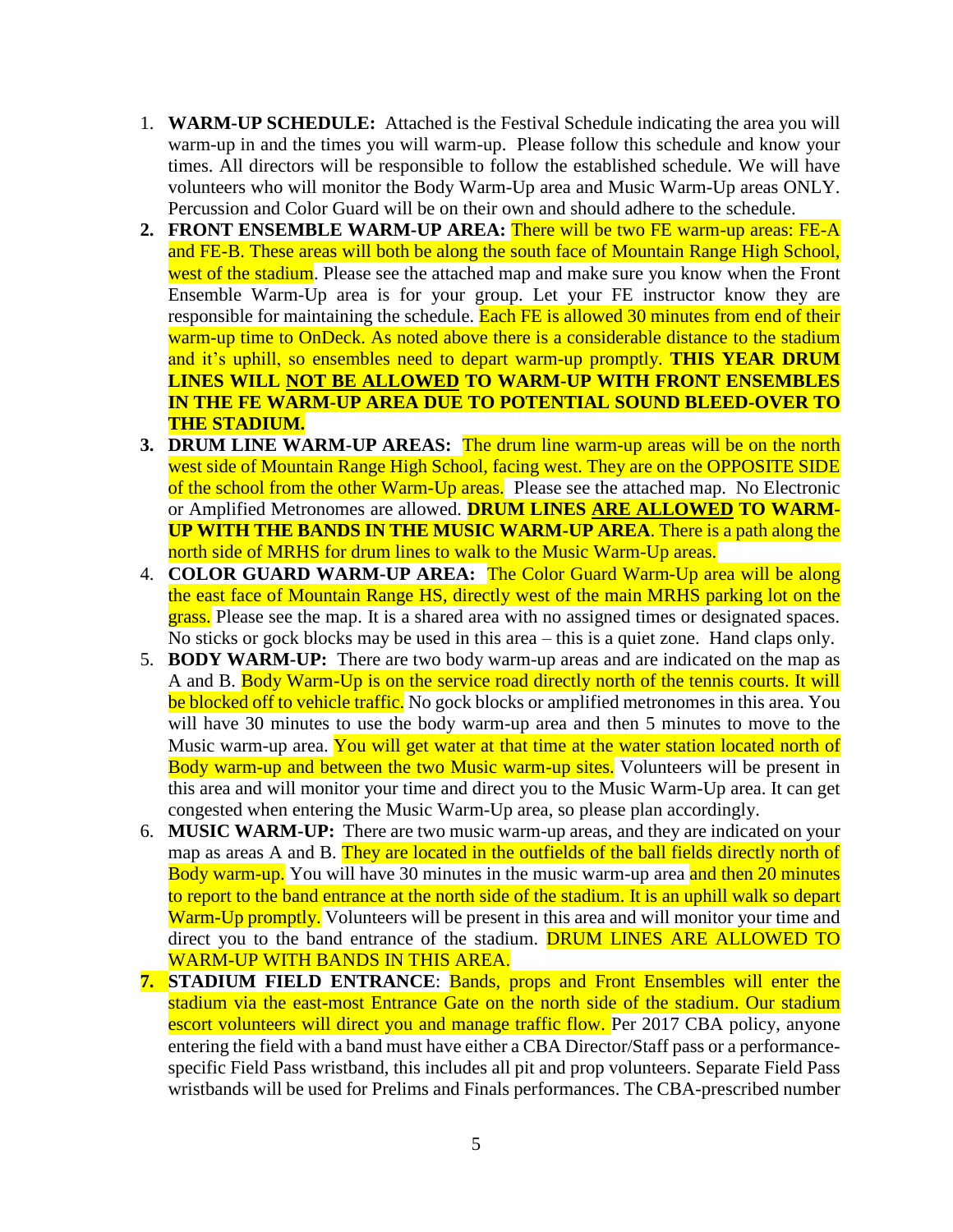of wristbands (30) will be provided in the Director's Packet upon check-in. It is the Director's responsibility to get these wristbands to their volunteers prior to lining up at the stadium entrance. Additional Field Pass wristbands will NOT be provided. These wristbands grant access to the field only for your band's performance and DO NOT GRANT ADMISSION TO THE STANDS AT ANY TIME. **ANY PARENT OR STAFF AT THE ENTRANCE TO THE FIELD WITHOUT A PASS WILL BE REFUSED ENTRY TO THE FIELD FOR THE PERFORMANCE.** 

8. **STANDS:** Only Staff will be allowed into the stands to watch the performance. The Staff Viewing Area will be at the top of the west stadium stands, directly north of the pressbox; it will be roped off and marked. Parents and volunteers MUST STAY ON THE TRACK for your band's performance. After or before your band's performance, they may watch other bands **ONLY FROM THE EAST STANDS**; the West stands are reserved for paying spectators. Bands will be allowed onto the south east lawn if the east stands are full.

#### **FIELD MARKINGS AND POWER**

The field will be marked with High School Football Field markings. We will provide yard line markers in the FRONT of the field only. Power will be available at the 50 yard line near the edge of the track. No power cords will be provided. A backup generator will also be provided, and Festival personnel will activate it if necessary.

#### **POST PERFORMANCE**

After your performance you will exit through the west-most gate on the north side of the stadium. Volunteers will be present to help direct the flow of the entering and exiting bands. Please DO NOT STOP immediately outside of the stadium to meet with your band after your performance, as this area is narrow and congested with incoming bands in the same walkway. If you are going to meet with your students, proceed to the bus parking area as your sound will bleed into the stadium. If you are one of the last 3 bands to perform in Prelims or Finals, you will need to EXIT the stadium, but you may remain outside the fence to watch the final performances. Please speak to your students and make sure they understand they need to be QUIET in this area. They will be very close to the performance field, and their sound will make it onto the field if they are not quiet.

#### **VIDEO**

You will receive an SD card of your prelim and final performances if applicable. The file will be in QuickTime (H.264) format which is playable on most devices, but you may need a special adapter to make this work. The cost was included in your registration fees. No parents will be allowed into the press box or onto the field or track to video the performance. They may video FROM THE STANDS ONLY. Please make parents aware of this. **IT IS YOUR RESPONSIBILITY TO INFORM YOUR PARENTS IF THEY CAN VIDEO YOUR SHOW AND/OR POST IT ON SOCIAL MEDIA OR NOT DUE TO COPYRIGHT ISSUES. WE ARE NOT RESPONSIBLE FOR THIS. PLEASE INFORM YOUR PARENTS IF THEY ARE NOT ALLOWED TO VIDEO RECORD YOUR SHOW.**

#### **JUDGES' COMMENTARY**

Your judges' comments will be available through the Competition Suite App after your performance. Please log in to Competition Suite to access your Judge Commentary.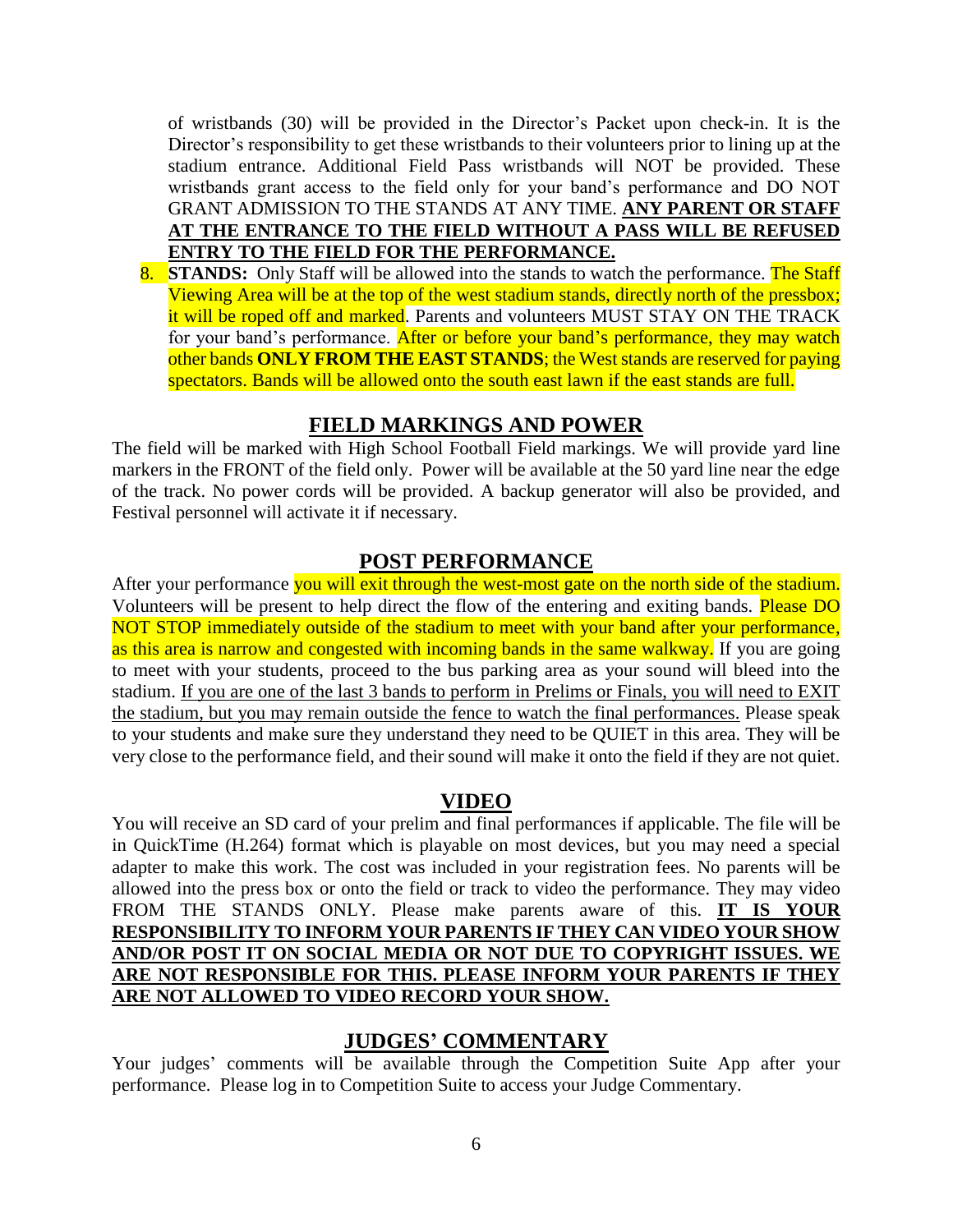#### **PRELIMS RETREAT**

The Prelims Retreat will begin following Legacy's Exhibition performance. Drum Majors will need to report to the Band Entrance (northeast entrance to the field) at  $3:45$  PM (at the start of the last two bands) and will be lined up in order of Prelims appearance. Both retreats will be DRUM MAJORS ONLY. Awards will be presented for all participating groups, so Drum Majors need to be present for each performing group. After the results are announced, Finalists bands and the performance order will be announced. All Finalist Band Directors will need to meet at the 50 yard line immediately following the results announcement. The Top 12 scoring bands regardless of class will be slotted for Finals in reverse score order. Please see the Finals schedule included. If your band needs special accommodations for Finals placement due to Homecoming or other issues, you need to contact Dr Brian Ebert IMMEDIATELY. Due to the fast turnaround between the Prelims Drum Major retreat and the first Body Warm Up time for Finals, the Chief Judge will notify, by cell phone, the first 3 bands that will be performing in Finals as soon as the results are determined.

#### **INSTRUMENT REPAIR**

There will be an instrument repair station near the Body or Music Warm-Up area, on the west side of the tennis courts. If you should have an instrument issue, please stop by to see if they can help. This year the instrument repair station is being provided by Pete Dunnewald from Flesher-Hinton.

#### **MEDICAL**

Directors will be responsible for all medical issues involving their own students or staff and will be responsible for following their school district policies. We will not have a medical station nor will we provide any medical items during the Festival. If there is a medical issue, please call 911 first and then alert the nearest volunteer that 911 has been called. Please also call Jeff Jasica (847- 226-3348) Festival Coordinator, to alert him that 911 will be responding.

#### **FOOD AND GRILLING**

Food trucks MAY NOT arrive before 7:00 AM. If they arrive before then, they will be turned away and asked to return later. All grilling must be done on a paved surface in the parking lot. Do not grill on any grassy or dirt areas. Students must eat on the grassy area in the field north of the food truck lot and must pick up after themselves. A trash dumpster will be provided near this area. You may NOT grill near your equipment truck. If you wish to grill or serve food, you MUST do this in the DESIGNATED FOOD LOT. Please have your grill/food trucks enter the DESIGNATED FOOD LOT, NOT with the equipment trucks and NOT with Buses.

#### **WATER**

Water will be provided for performing students as they enter the Music Warm-Up area. To avoid congestion and because of distance, bands will NO LONGER be able to refill their water jugs in the Concessions booth. Please plan accordingly and bring enough water for the day. There will be a spigot and hose just south of the Body Warm-Up area, on the corner of the MRHS building. Bands SHOULD NOT take ice from the ice machine in the Concessions booth; this ice is for Concessions use only. You should plan to provide your own ice if needed.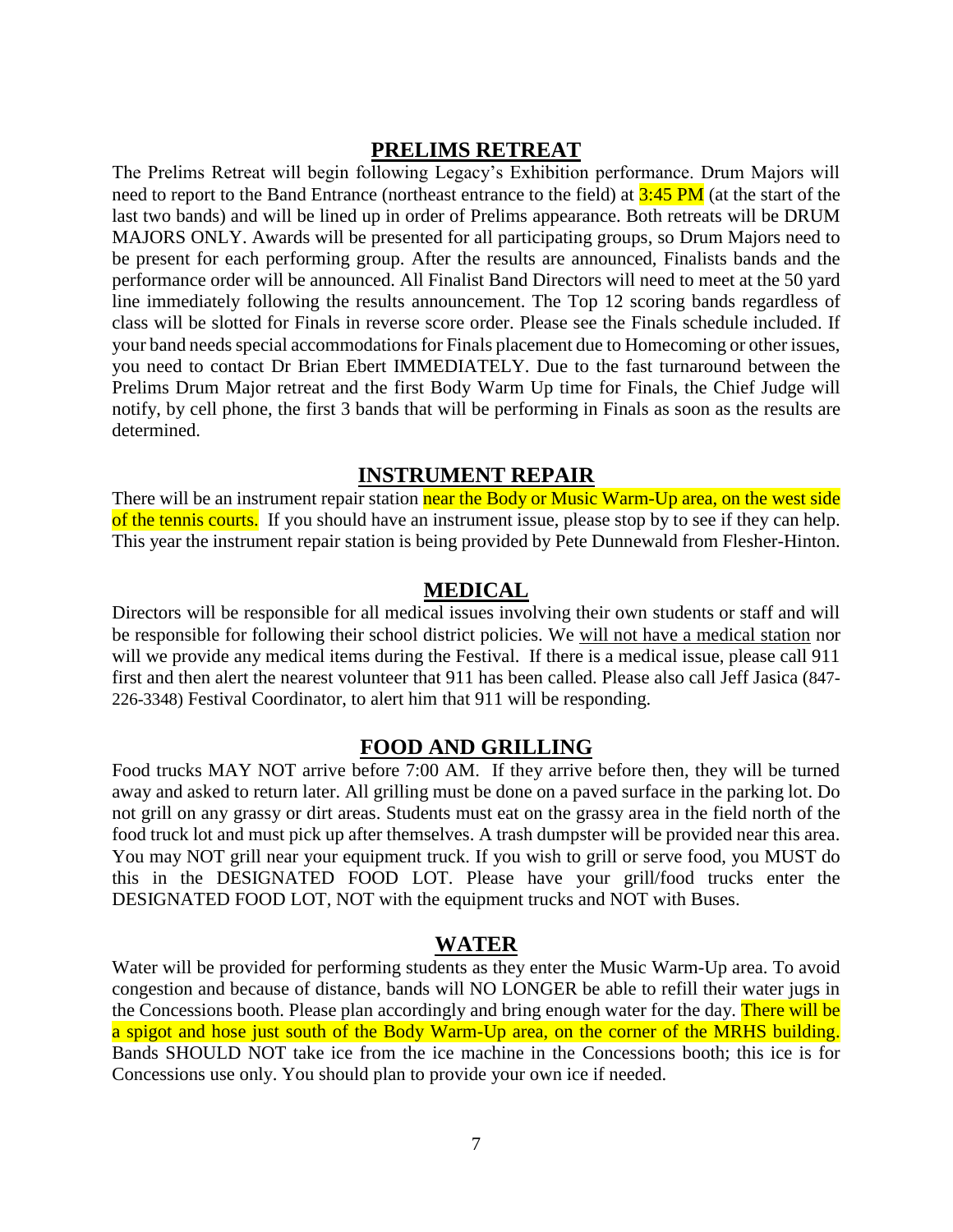#### **TRASH**

You will be responsible for cleaning any area you use during the Festival. Please make sure that any trash is thrown away in the dumpsters near the Food Truck area. Please do not leave bags of trash anywhere on the Festival grounds when you depart.

#### **SECURITY**

Each director will be responsible for the safety and security of their students, equipment, equipment trucks, buses or any other item associated with their program. The Marching Festival is not responsible for theft or damage. Keep all vehicles locked and monitored.

#### **FINALS SCHEDULE**

The Finals schedule is included in this packet. Finals will be seeded by reverse order based on scores from Prelims. Bands needing to go early in Finals (due to school related conflicts only) will forfeit their seeding and will be seeded on a first come first served basis. Notify Dr Brian Ebert **IMMEDIATELY** if you think this may be a concern. The flow for Finals will remain the same as Prelims concerning warm-up areas and the entrance and exit of the bands.

#### **FINALS RETREAT**

The Finals Retreat will begin following Legacy's Finals Exhibition performance. Drum Majors will need to report to the Band Entrance (northeast entrance to the field) at  $8:45 \text{ PM}$  when Legacy begins to perform and will be lined up in order of Finals appearance. Finals Retreat will be DRUM MAJORS ONLY. Awards will be presented for the top 3 finalist bands as well as High Music, High Visual, and High General Effect. Drum Majors need to be present for each Finalist performing group.

#### **SPECTATOR TICKETS – NEW POLICY**

This year we are going to have 3 separate ticketed sessions: AM-Prelims, PM-Prelims, and Finals. Tickets for each session will be sold separately, and the stadium will be cleared and cleaned between each session. There will be NO COMBO TICKETS offered. We are doing this because North Stadium has only half the stand capacity that our former venue had. Therefore we are attempting to spread out the attendees, provide for some distancing and capacity control, as well as to better allow your parents to have a seat to watch their band. We've adjusted prices accordingly. We realize this is a significant change, but the intent is to ensure the best experience for all spectators. Please share this important change and our rationale with your parents.

#### **SPECTATOR PARKING**

A map of the grounds is included in this package. Please e-mail this to your parents or refer them to the Legacy Bands Marching Festival website (http://legacybands.org/legacy-marching-festival/) so spectators are aware of the parking areas for this contest. They are spread out, and there are several areas available to the public. Please make them aware of the many different parking possibilities. There is additional street parking west of Huron for overflow parking. Due to the distance from some of the parking lots to the stadium, **WE RECOMMEND SPECTATORS ARRIVE 45-60 MINUTES BEFORE THEIR BAND'S PERFORMANCE TIME TO ALLOW AMPLE TIME FOR THEM TO MAKE THEIR WAY TO THE VENUE AND THRU THE TICKETS LINE.**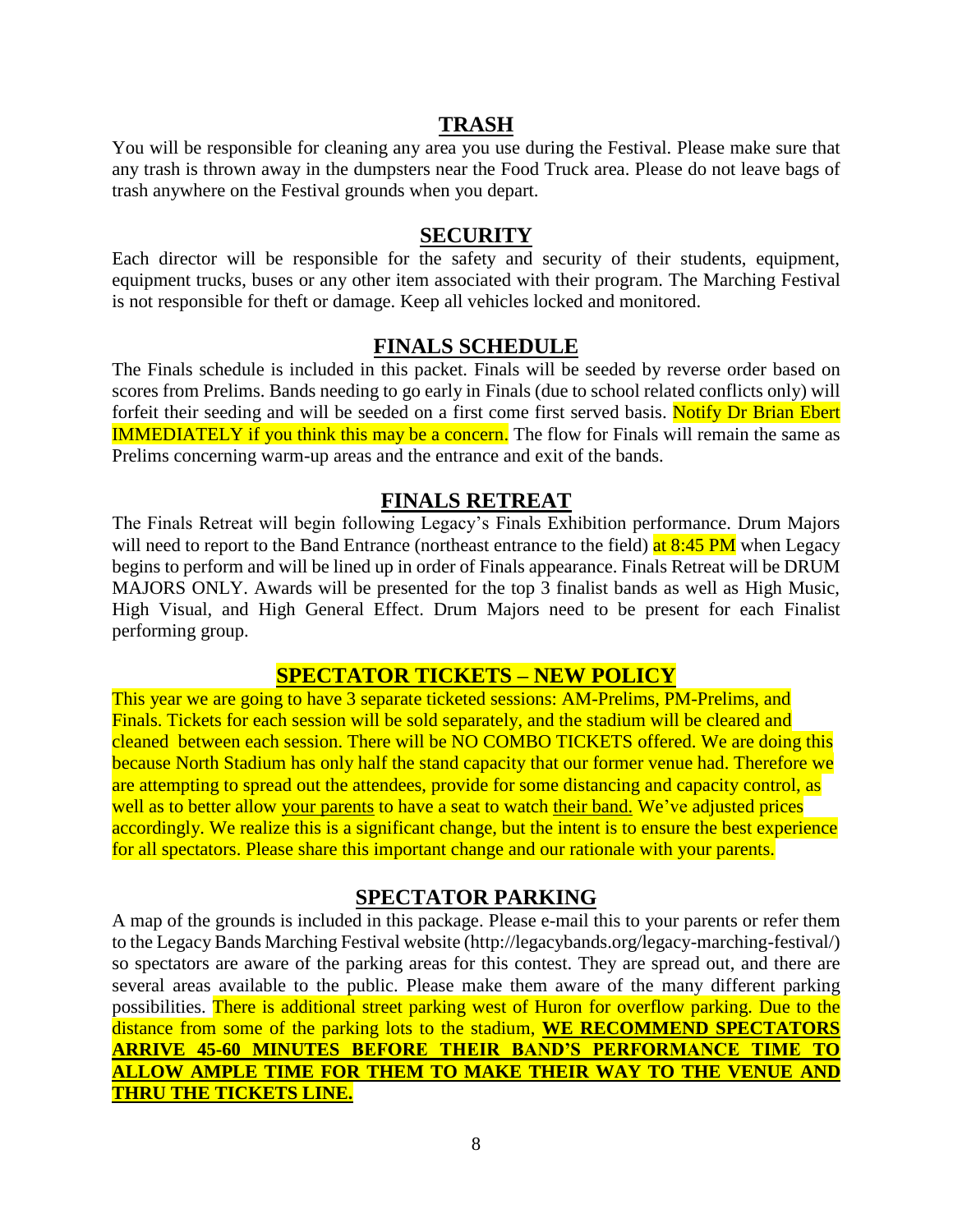### **ANIMAL POLICY**

**No animals will be allowed in the stadium except for Service Animals as defined by the ADA.** A Service Animal is an animal trained to do work or perform tasks for the benefit of a person with a disability. Pets providing emotional support, well-being, comfort, or companionship are not recognized as service animals under ADA regulations and will not be admitted to the stadium.

#### **PARTICIPANT (STUDENT) VIEWING**

Due to the reduced seating capacity of North Stadium, **THE WEST (MAIN) VIEWING STANDS ARE RESERVED FOR PAYING SPECTATORS**. Students may watch other bands only from the East stands. Restrooms and limited concessions will be available on the East side. If the East stands fill, overflow seating will be made available on the lawn south of the East stands. We ask chaperones to ensure students remain quiet and respectful of the other performers while seated here. If students wish to access the main Concessions area or spirit wear table on the West side, they need to exit the East stands, walk outside the south end of the stadium and enter the West side of the stadium, then return in the same manner. Please ensure your students do not walk along the track to get from East side to West side, as this is distracting to the judges and will be roped off.

#### **CONCESSIONS & ITEMS FOR PURCHASE**

The main Concessions stand will be open all day and is **located on the WEST** side of the stadium, south of the ticket entrance. There will be a limited menu of food items available at the East Concessions Stand. Please see the enclosed price list for further details. ONLY CASH will be accepted in Concessions. We will also have spirit wear, programs and patches available for purchase south of the press box on the West side of the stadium. The apparel booth will be taking cash or credit cards. An ATM is available on-site for your convenience.

#### **DIRECTOR ETIQUETTE**

Please be respectful of other bands involved in the contest, and adhere to the schedule provided, including warm-up areas and timing. Directors should not interact with judges or approach any judge during the event. Also, as this is a CBA sanctioned event, all participating Band Directors should be current and up-to-date CBA members. If any director has a problem, please come to the Press Box and ask for **Dr. Brian Ebert** or Jeff Jasica. Please remember the parents are volunteers, and they are trying to do the best for your students as possible. If any situation arises which involves a volunteer, please ask for **Dr. Brian Ebert** or Jeff Jasica, and we will resolve the situation. This is our first year at this venue, and we ask for your patience and understanding as we work through any challenges. Please ask for the same level of understanding from your parents and students. Our objective is to provide an outstanding experience for you and your bands. Thank you for your support!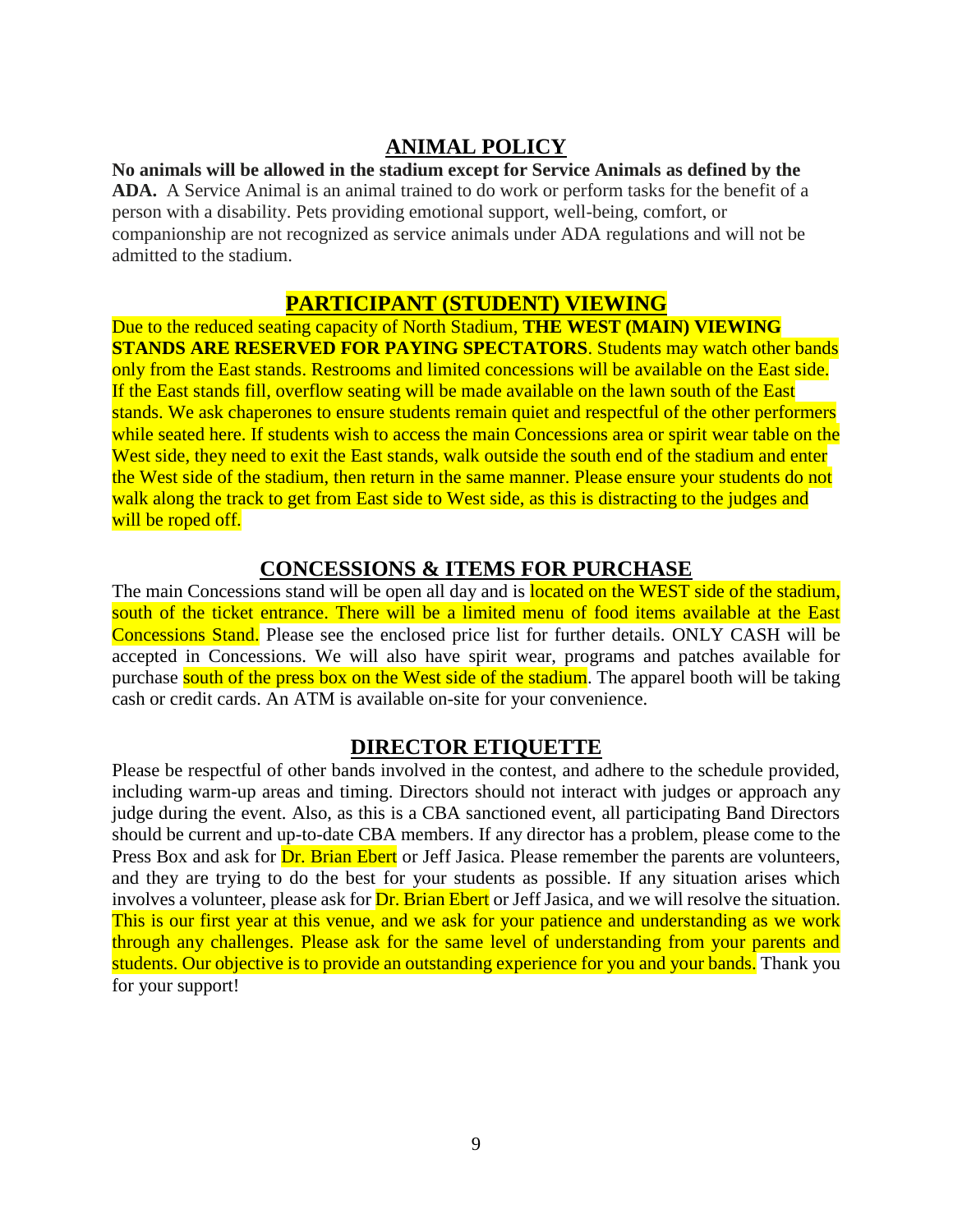#### **AWARDS**

#### **PRELIM AWARDS : FINALS AWARDS:**

Participation Award for each band 3<sup>rd</sup> Place Class Award for each represented class 2 2<sup>nd</sup> Place Class Award for each represented class 1 1<sup>st</sup> Place Class Award for each represented class High Music Award

3<sup>rd</sup> Place Overall  $2<sup>nd</sup>$  Place Overall 1<sup>st</sup> Place Overall High Visual Award High General Effect Award Finalist Award for each band

#### **JUDGE ASSIGNMENTS**

Color Guard/GE Commentary KC Michel KC Michel KC Michel Percussion Commentary Ward Durrett Ward Purrett Ward Durrett

#### **CAPTION: PRELIMS: FINALS:**

Music GE 1 **Starting CE 1** Van Matthews **Rick Shaw** Music GE 2 Neil Anderson Louie Lugo Music Ensemble Rick Shaw Van Matthews Music Individual Louie Lugo Neil Anderson Visual GE Mike Anderson Paul Lampkin Visual Ensemble *Jamey Thompson* Mike Anderson<br>
Visual Individual Paul Lampkin *Jamey Thompson* Visual Individual Paul Lampkin Jamey Thompson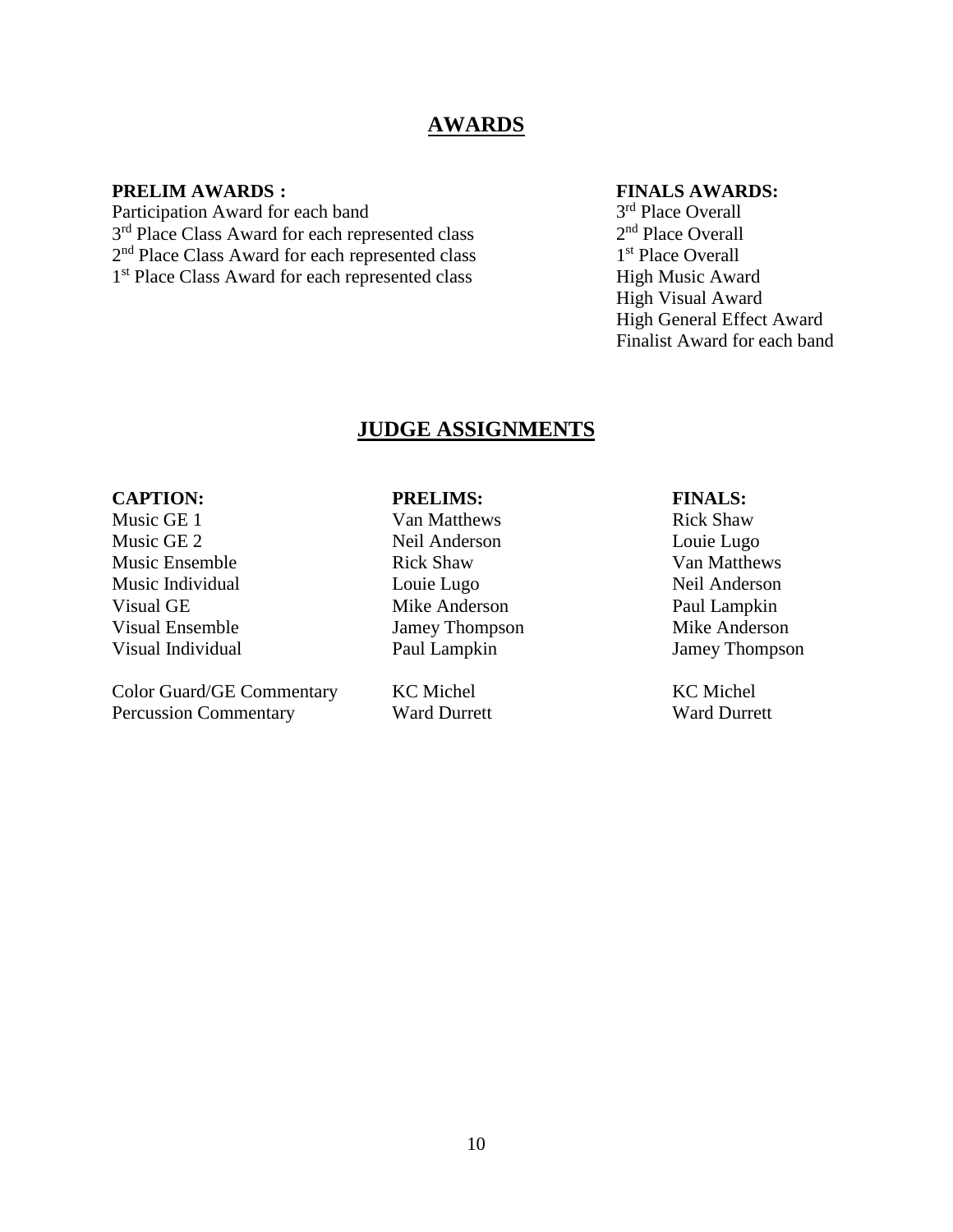

**(\*\*\*PLEASE MAKE AVAILABLE TO PARENTS AND SPECTATORS\*\*\*)**

Due to reduced stadium capacity, to enable spectator spacing, and to better allow all spectators to see their band from the stands…

The following **NEW Ticket Policy will be in effect for 2021:**

- There will be 3 sessions, each needing a separate ticket for entry: **AM-Prelims, PM-Prelims, Finals.**
- A separate ticket must be purchased for each session you attend.
- There will be NO COMBO tickets available.
- We will clear the stadium after each session for cleaning; please take all personal items with you at the conclusion of each session.
- As we reach stadium capacity, spectators may need to sit on the lawn; a seat in the stands cannot be guaranteed.
- There will be no ticket refunds.

Ticket Prices for each session are:

**Adults \$10.00 Children/Students/Seniors\* \$7.00**

**\*Children 5 and under are FREE for Prelims and Finals \*Children/Students are considered 18 years of age or younger. \*Seniors are 65 years of age or older. WE WILL ACCEPT CASH OR CREDIT CARDS ONLY - ATM AVAILABLE ON SITE**

**We honor CBA Staff & CHSAA passes for admittance.**

**Per CBA Rules, pit crew and prop volunteers will be required to have a Field Pass wristband to enter the field and will be admitted to the FIELD ONLY.** 

**Pit and prop volunteers will not be admitted to the stands without a purchased wristband**.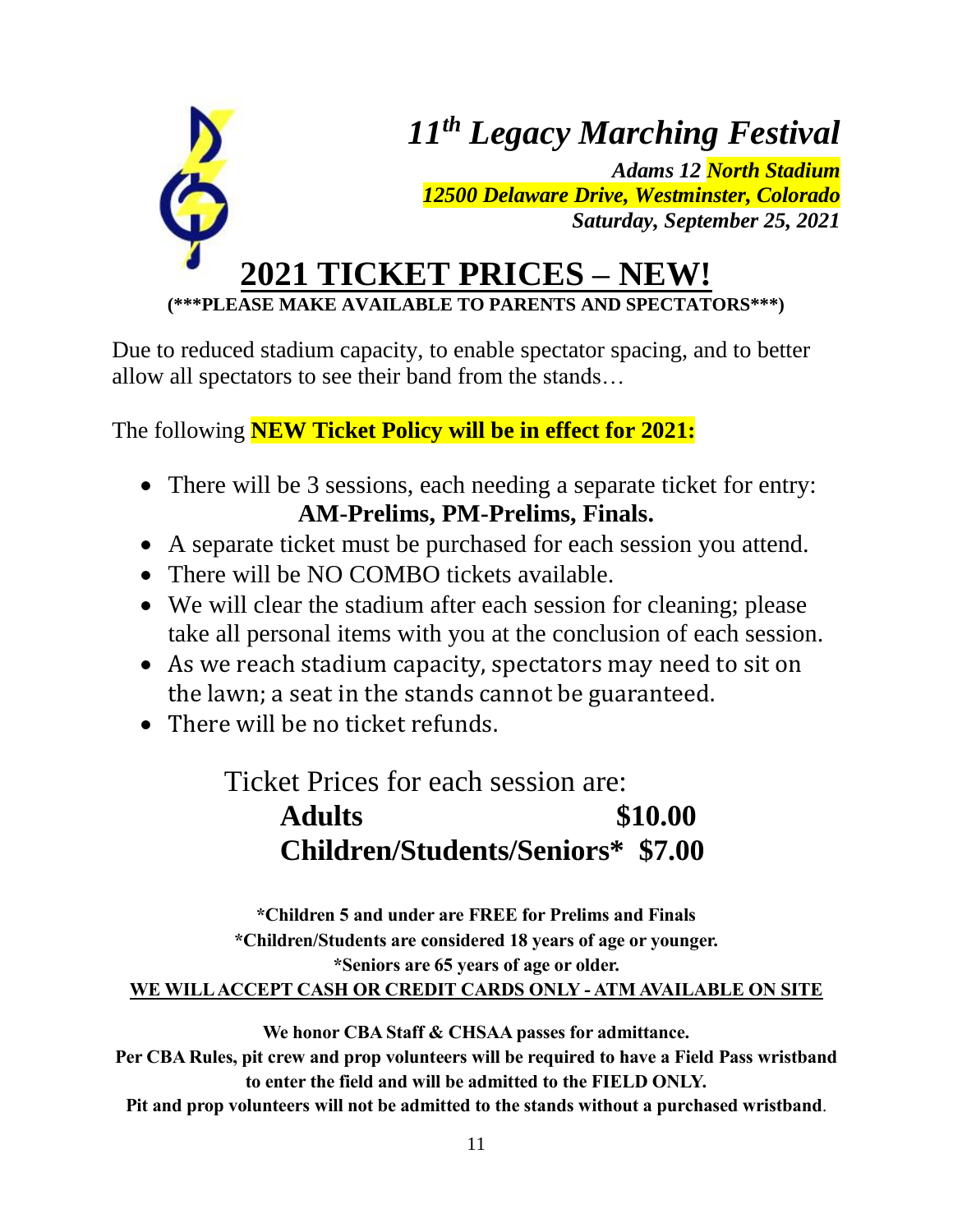

# **2021 Legacy Marching Festival Concessions Stand Menu\***

## *ENTREES*

BBQ Pulled Pork - \$5.00 Hot Dog - \$3.00 Nachos w/ Cheese - \$3.00 Nachos w/ Chili & Cheese - \$4.00 Pretzel - \$2.00 Pretzel & Cheese - \$3.00

## *SIDES*

Chips - \$1.00 ℇ Popcorn - \$1.00 Pickle (2) - \$1.00

## *DESSERTS*

Cookies - \$2.00 ℇ Chocolate Bars - \$2.00 ℇ

## *DRINKS*

Soda \$2.00 ℇ Gatorade - \$3.00 ℇ Water - \$2.00 ℇ Coffee - \$2.00 Hot Chocolate - \$2.00

# WE ACCEPT **CASH ONLY FOR CONCESSIONS!**

\*Prices and availability subject to change. ℇ Indicates available from East side (student side) Concessions Concessions hours are tentatively 8:30 AM until 8:45 PM. Please Note: Concessions will be closed at 3:45 PM and re-open at the beginning of Finals.